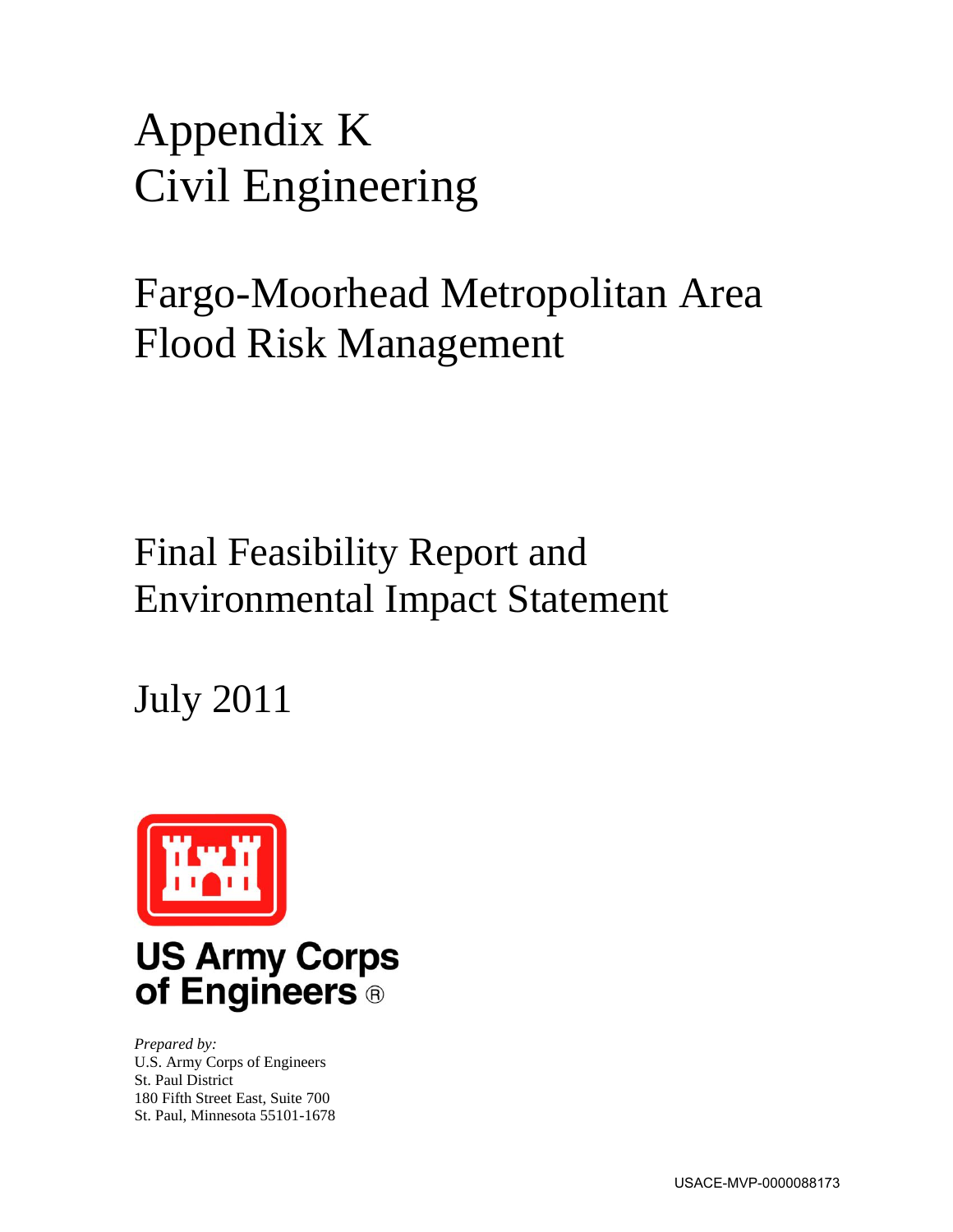This page intentionally left blank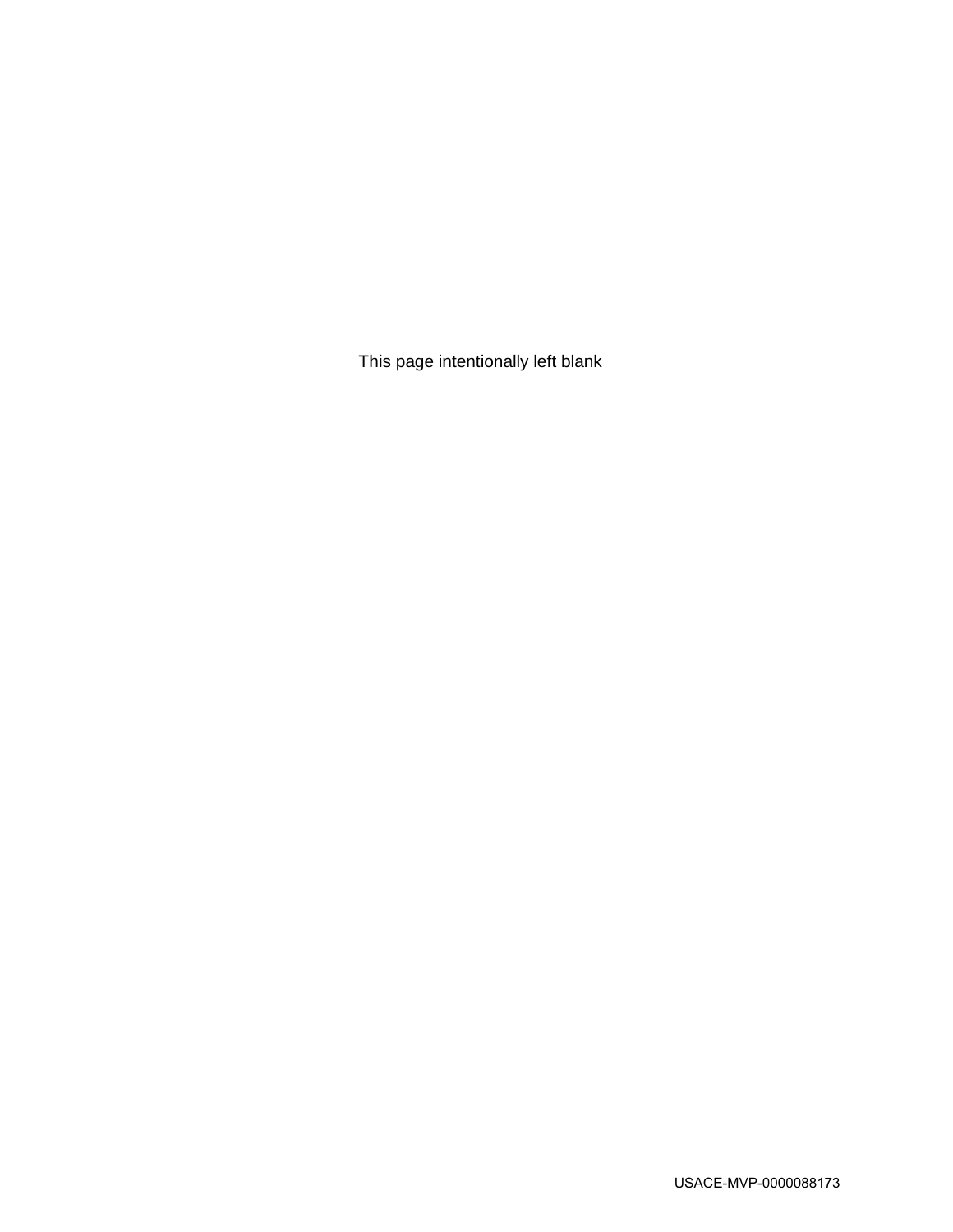# Fargo – Moorhead Metro Feasibility Report Fargo, North Dakota and Moorhead, Minnesota Appendix K Civil Design

# **TABLE OF CONTENTS**

| $\mathcal{D}_{\mathcal{L}}$ |
|-----------------------------|
| 2                           |
| 2                           |
| 2                           |
| 3                           |
| 3                           |
| $\overline{A}$              |
| $\overline{4}$              |
| 5                           |
| 5                           |
| 5                           |
|                             |

FEASIBILITY REPORT DOCUMENTS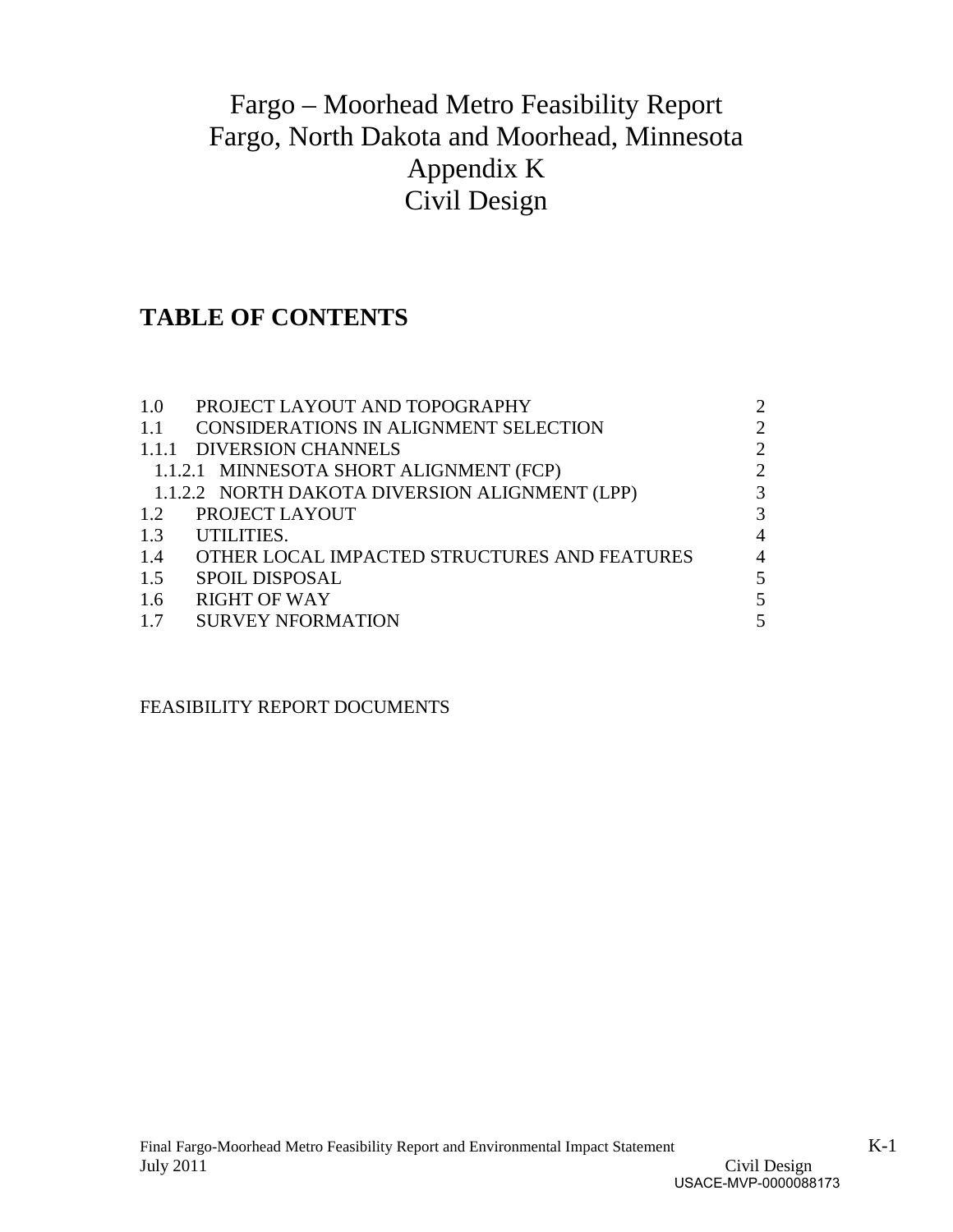# Fargo – Moorhead Metro Feasibility Report Fargo, North Dakota and Moorhead, Minnesota Appendix K Civil Design

#### 1.0 PROJECT LAYOUT AND TOPOGRAPHY

The Fargo-Moorhead area is characterized by relatively flat topography deposited by glacial Lake Agassiz. Typically levees have been used as the primary feature for many of the CORPS constructed projects in the Red River Valley. The flat topography results in the Red River having very little slope, generally less than one half of a foot per mile. While the flat terrain contributes to the potential for widespread flooding, it also allows for the potential to construct diversion channels around the community on either the east or west without creating extremely deep excavations.

## 1.1 CONSIDERATIONS IN ALIGNMENT SELECTION

## 1.1.1 DIVERSION CHANNELS

The main considerations used in the selection of diversion channel alignments are as follows:

- Alignments were shortened where reasonable to reduce footprint and cost.
- Alignments were moved to relatively lower ground to minimize the excavation required.
- Alignments cross roads and railroads at or as close to 90 degrees as possible to minimize bridge lengths.
- Populated areas were avoided to minimize buyouts where possible.
- North Dakota alignment crosses rivers at or as close to 90 degrees as possible to minimize hydraulic structure size and cost.
- Alignments were located in areas that minimize geotechnical concerns related to known aquifers.

#### 1.1.2.1 Minnesota Short Alignment (FCP)

The Minnesota alignment serves as the FCP of this study. It starts just north of the confluence of the Red and Wild Rice Rivers and extends north around the Cities of Moorhead and Dilworth and ultimately re-enters the Red River near the confluence of the Red and Sheyenne Rivers. The alignment is approximately 25 miles long. The FCP design was not changed from the previous phase design.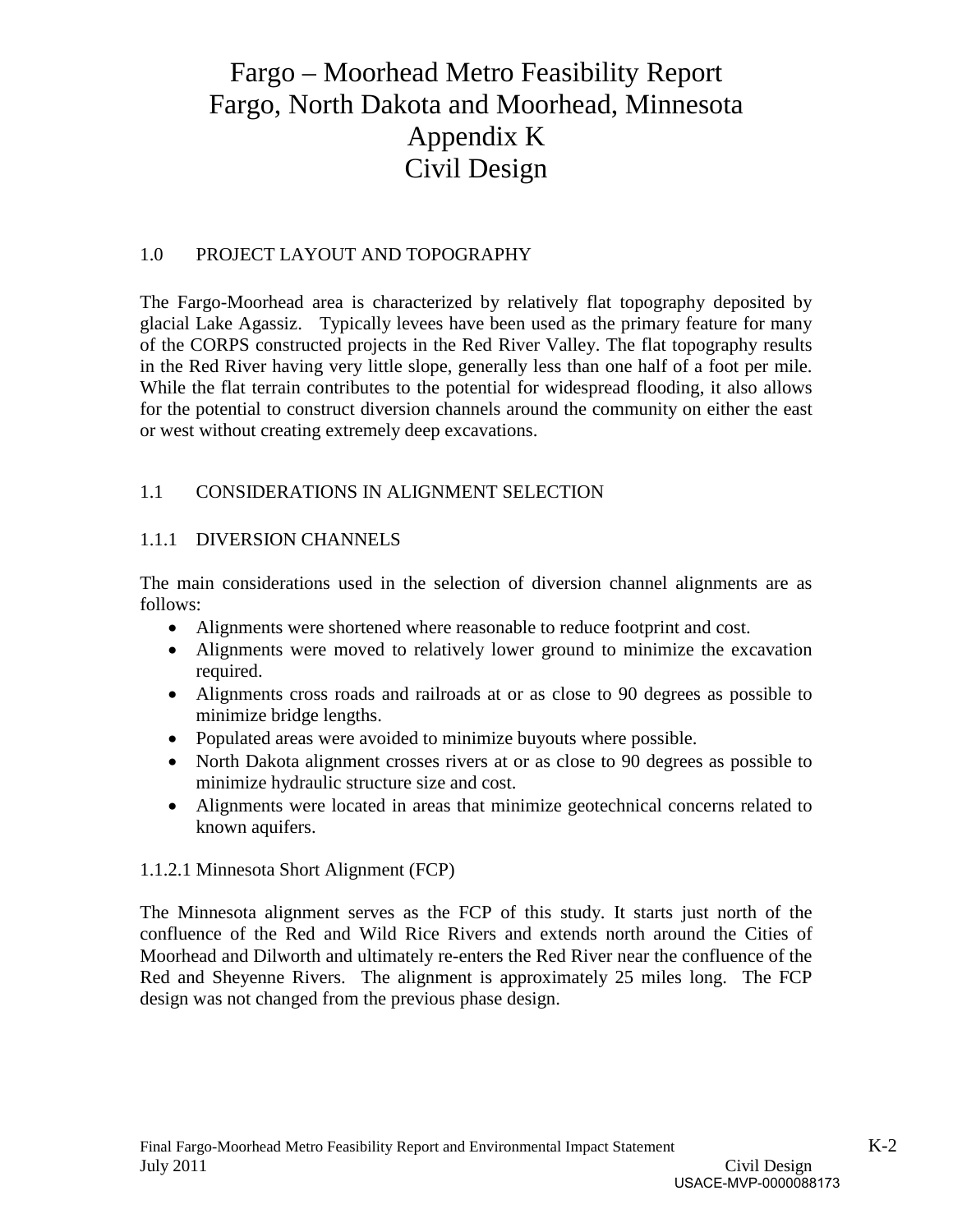#### 1.1.2.2 North Dakota East Alignment

The North Dakota east alignment, starts approximately four miles south of the confluence of the Red and Wild Rice Rivers and extends west and north around the Cities of Horace, Fargo, West Fargo, and Harwood and ultimately re-enters the Red River north of the confluence of the Red and Sheyenne Rivers near the City of Georgetown MN. The alignment is approximately 36 miles long. While the alignment has remained largely unchanged from its initial layout, some modifications have been made. The north end of the alignment was adjusted near Argusville to avoid interference with Cass County Drain 13. It was determined that Drain 13 was already an efficiently functioning legal drain so it could be utilized for its capacity separately from the diversion. The alignment was shifted to the south and east to accommodate this change. In other areas, minor changes were also incorporated where existing homes and buildings could be reasonably avoided. The LPP diversion channel incorporates the existing Horace Diversion channel, so the alignment was adjusted so that the east side of the LPP diversion matched the existing Horace Diversion channel.

Storage and staging on the upstream side of the project has been included. This storage reduces the discharge that must pass through the diversion to the downstream end of the project. Thus, the size of diversion channel was reduced to handle the smaller discharges associated with the updated design. The configuration of the channel cross section was determined through a combination of the hydraulic capacity, geotechnical constraints, and minimum depth constraints related to the tributary hydraulic structures, specifically the Sheyenne and Maple River structures.

A combination of control structures on the Red and Wild Rice Rivers at the south end of the project, along with a weir on the diversion channel, control the flow split between the Red and Wild Rice River channels and the diversion channel and produce the required staging. Additionally, the alignment crosses several rivers, including the Sheyenne, Maple, Lower Rush, and Rush Rivers. Aqueducts are necessary at the point where the diversion channel crosses the Sheyenne and Maple Rivers. The purpose of these aqueducts is to allow a minimum of a 50-percent chance event to continue down the various rivers while diverting excess water during flood events to the diversion channel. The result of this is added flood protection along all of the affected rivers. The Rush and Lower Rush Rivers, which currently consist of constructed trapezoidal channels, would be allowed to flow into the diversion channel resulting in cutting off the downstream portion of these rivers. The tie-back levee associated with this alternative extends east from the Red River control structure to high ground on the Minnesota side. Additionally, tie-back levees on the North Dakota side contain the flows within the designated staging and storage areas. Further discussion of these structures is included in Appendix J.

# 1.2 PROJECT LAYOUT

The North Dakota Diversion LPP layout and the FCP layout are included in the feasibility drawing documents at the end of this appendix.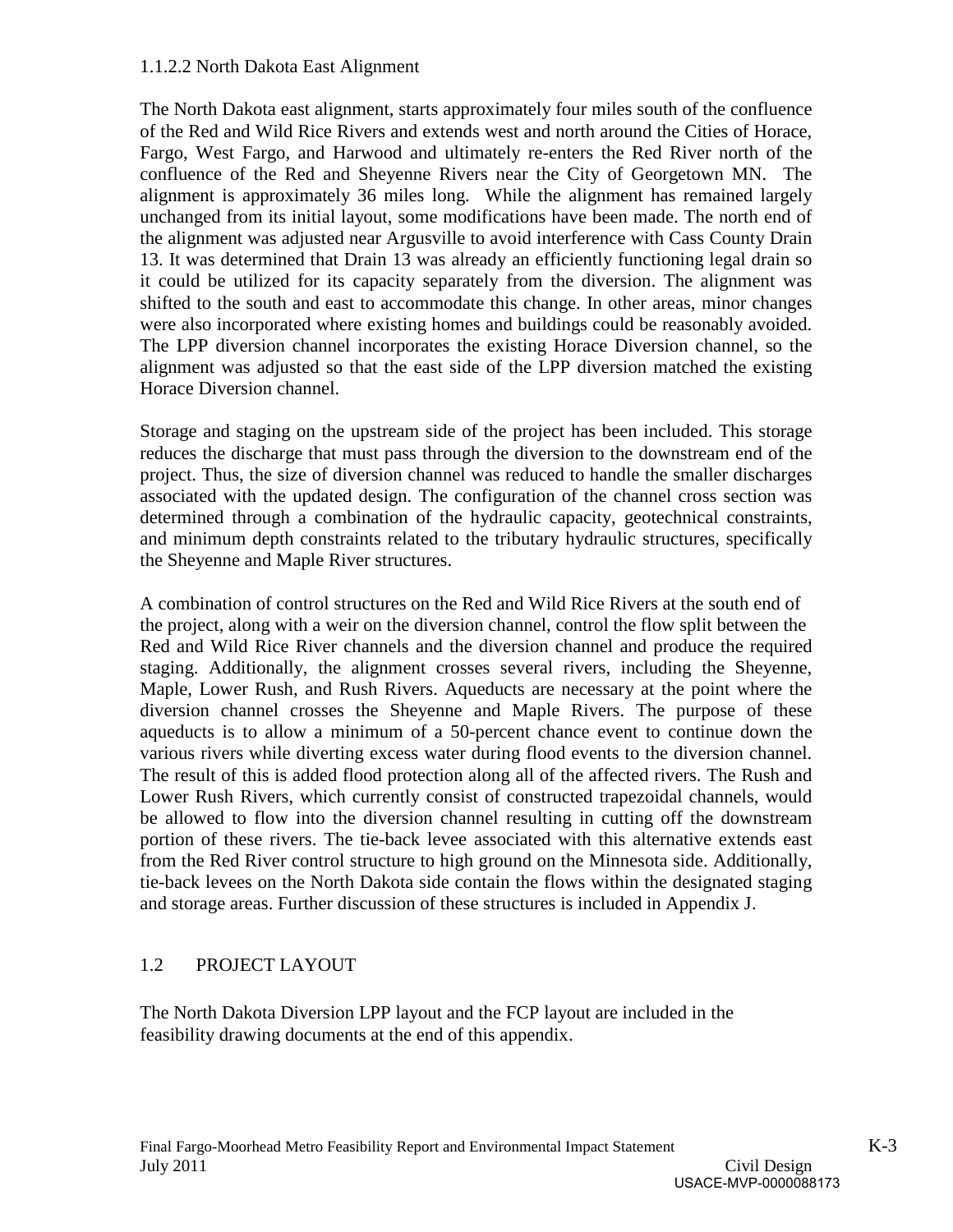## 1.3 UTILITIES

Each of the proposed diversion alternatives impact existing utilities. The utilities impacted by the diversion alignments include electric, natural gas, petroleum transmission, water supply, wastewater transmission, and various communication utilities. An inventory of existing utilities was obtained from the various providers. The locations of these utilities are included on the project drawings.

## 1.4 OTHER LOCAL IMPACTED STRUCTURES AND FEATURES

While efforts were made to minimize impacts to existing home and other structures, each of the diversion alternative alignments studied impacts existing structures. Any of the proposed diversion alignments would require acquisition and relocation.

The main feature impacted by a diversion alternative besides existing structures is agricultural land. As the proposed diversion alternatives generally avoid the developed metropolitan area, agricultural land would be removed from production to accommodate a diversion.

As discussed in the description of the North Dakota Alignments, a North Dakota diversion alternative would impact several other regional rivers, including the Sheyenne, Maple, and Rush and Lower Rush Rivers. Due to the proximity of these rivers to the Fargo Moorhead Metro area, any diversion alignment would cross these rivers. The alignment chosen cross each of these rivers a single time. Generally, the diversion alignments cross the Sheyenne River near Horace and continue northward paralleling the Sheyenne River. The design of these river crossings is discussed in detail in Appendices B and J.

All of the diversion alternatives studied also impact existing local drainage facilities. On both sides of the Red River, a significant drainage system is maintained throughout the region. Impacts to the existing system, generally consisting of open ditches, should be minimal. Existing drains would simply be allowed to flow into the diversion channel rather than continuing into what would be the protected area. A control structure for each significant drainage area intersected by the diversion alignment would be included along with additional collector drainage channels in locations where existing localized drainage in blocked. A more detailed discussion of the side ditch inlets is found in Appendix A.

The construction of the proposed North Dakota Diversion (LPP) and Minnesota Diversion (FCP) channels will require the construction of bridges at major roadways and railroads. For the LPP, 20 highway and 4 railroad bridges will be constructed, while for the FCP, 19 highway and 4 railroad bridges will be constructed. The major impacts as a result of the construction of these bridge structures will involve temporary closures or detours during construction activities.